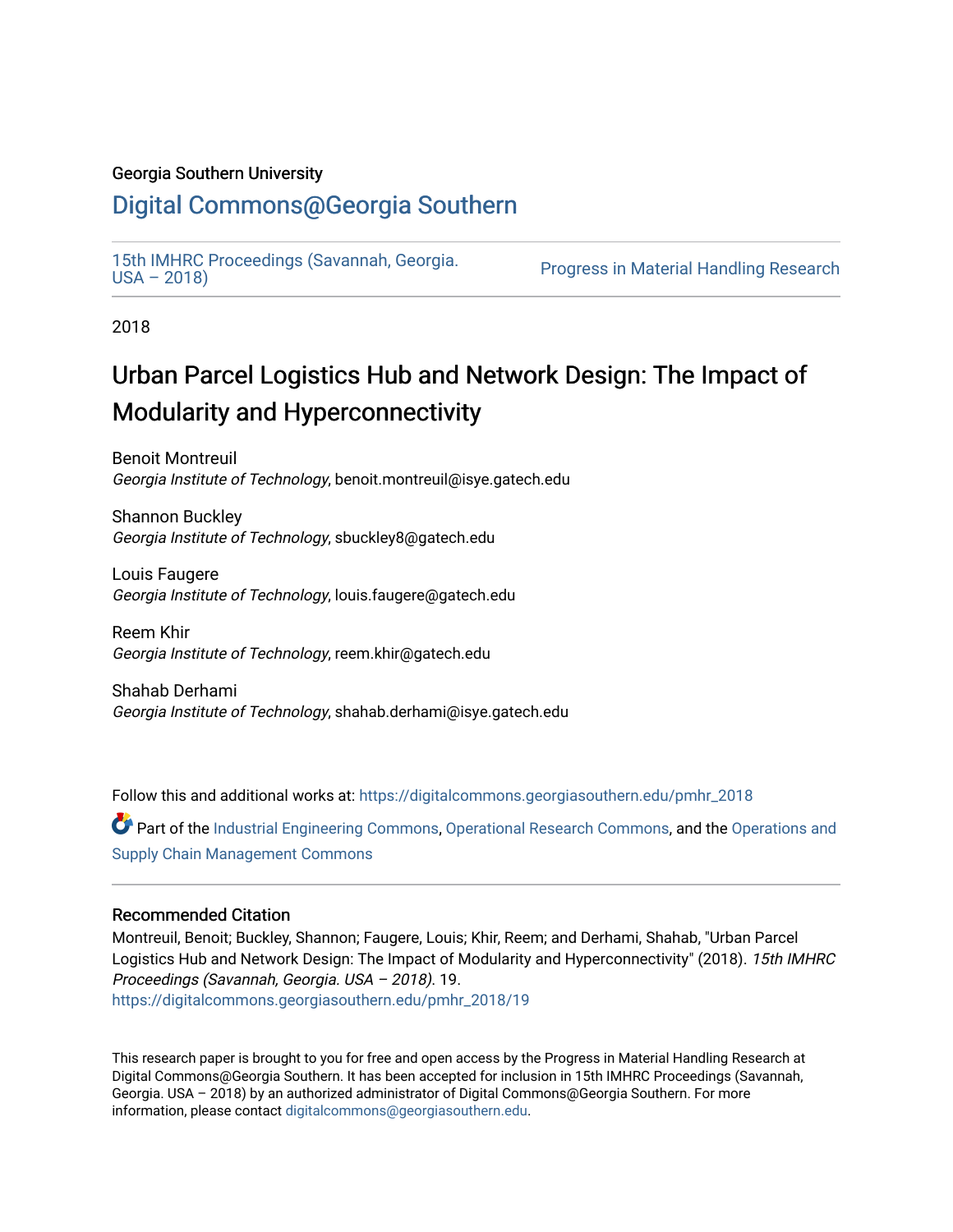# Urban Parcel Logistic hub and Network Design: The Impact of Modularity and Hyperconnectivity

Montreuil Benoit Coca-Cola Chair in Material Handling and Distribution Physical Internet Center, Georgia Tech*,* Atlanta, U.S.A. [benoit.montreuil@isye.gatech.edu](mailto:benoit.montreuil@isye.gatech.edu)

Derhami Shahab Physical Internet Center ISyE School Georgia Tech Atlanta, U.S.A. [shahab.derhami@isye.gatech.edu](mailto:shahab.derhami@isye.gatech.edu)

Buckley Shannon Physical Internet Center ISyE School Georgia Tech Atlanta, U.S.A. [shannon.buckley@isye.gatech.edu](mailto:shannon.buckley@isye.gatech.edu)

Faugère Louis Physical Internet Center ISyE School Georgia Tech Atlanta, U.S.A. [louis.faugere@isye.gatech.edu](mailto:louis.faugere@isye.gatech.edu)

Khir Reem Physical Internet Center ISyE School Georgia Tech Atlanta, U.S.A. [reem.khir@isye.gatech.edu](mailto:reem.khir@isye.gatech.edu)

#### *Abstract*

This paper examines how exploiting hyperconnectivity and modularity concepts underpinning the Physical Internet enables the parcel logistics industry to meet the worldwide challenges to efficiently and sustainably offer faster and more precise deliveries across urban agglomerations, notably across the world's megacities. It emphasizes disruptive transformations of package logistic hubs and networks, such as multi-tier world pixelization, multi-plane parcel logistic web, smart, dynamic parcel routing and hub-based consolidation, and modular parcel containerization.

#### *Keywords*

*City Logistics, Parcel Logistics, Hub Design, Network Design, Physical Internet, Hyperconnectivity, Modularity, Omnichannel Logistics, World Pixelization, Logistic web, Flow Consolidation, Modular Containers*

#### I. INTRODUCTION

The parcel logistics industry is under strong transformative pressure to offer urban agglomerations, and notably the world's megacities, fast, precise and low-price delivery services that can reliably keep high service levels under high demand stochasticity and severe demand peaks and valleys. As a response to this pressure, logistics service providers are challenging the fundamental conceptual and technological pillars upon which they have built their urban service networks and operations, seeking better competitiveness through significantly higher capability, efficiency, and sustainability [1,2,3].

Parcel logistics systems, like the ones operated by DHL, FedEx, SF Express and UPS, are commonly structured around the standard hub-and-spoke network topology, with the term hub mainly denoting a central sorting center [4]. More specifically, a hub in such topology mostly refers to an intermediate point where parcels' handling and transportation can be centralized to tap into economies of scale and consequently reduce the per-unit cost of flow [5]. This singlelevel view of facilities has been studied extensively in the literature to analyze and optimize the system's design and

operations [6-11]. While this view is beneficial from an analytical standpoint, a multi-level view is crucial to capture the hierarchal nature of parcel logistics system design as close to reality as possible. Embracing such a wider view creates more opportunities to improve the system under the conflicting objectives of achieving cost-effectiveness and providing tight urban service offerings such as X-minutes delivery.

Parcel logistic hubs currently play roles of customer interface, parcel sortation and/or crossdocking [12-17]. The network topology linking such hubs is a key pillar of the performance of parcel logistics providers. Current factors enabling and/or limiting the performance of urban hub-andspoke networks include, from an external perspective: travel, parking and building regulations; on-demand transport availability; the advent of connected and autonomous vehicle technologies (notably drones and droids); the growing Internetof-Things enabled monitoring and traceability capabilities; the availability of smart transportation and delivery management systems; and, from an internal perspective: the reliance on service agreements based on cut-off times; the selection of vehicle sizes and routing logic; parcel sorting and consolidation policies; and handling unit loads.

This paper aims to apply modularity and hyperconnectivity concepts underpinning the Physical Internet (PI) [18,19] to break away from currently dominating hub-and-spoke network topology in urban environments, toward a logistic web topology [19] based on multi-plane meshed networks interconnecting hubs adapted to each plane such that each hub acts as the source or destination of other hubs. We seek the potential benefits obtained by the combination of features such as exploiting modular containers across the parcel logistics network; adapting the vehicles and handling equipment to take advantage of such containers; and exploiting live information about parcel pickup, delivery engagement, current location and time. The paper thus aims to contribute to designing the forthcoming generation of parcel logistic hubs and networks that are capable of supporting the trending goals of X-hours (ultimately X-minutes) delivery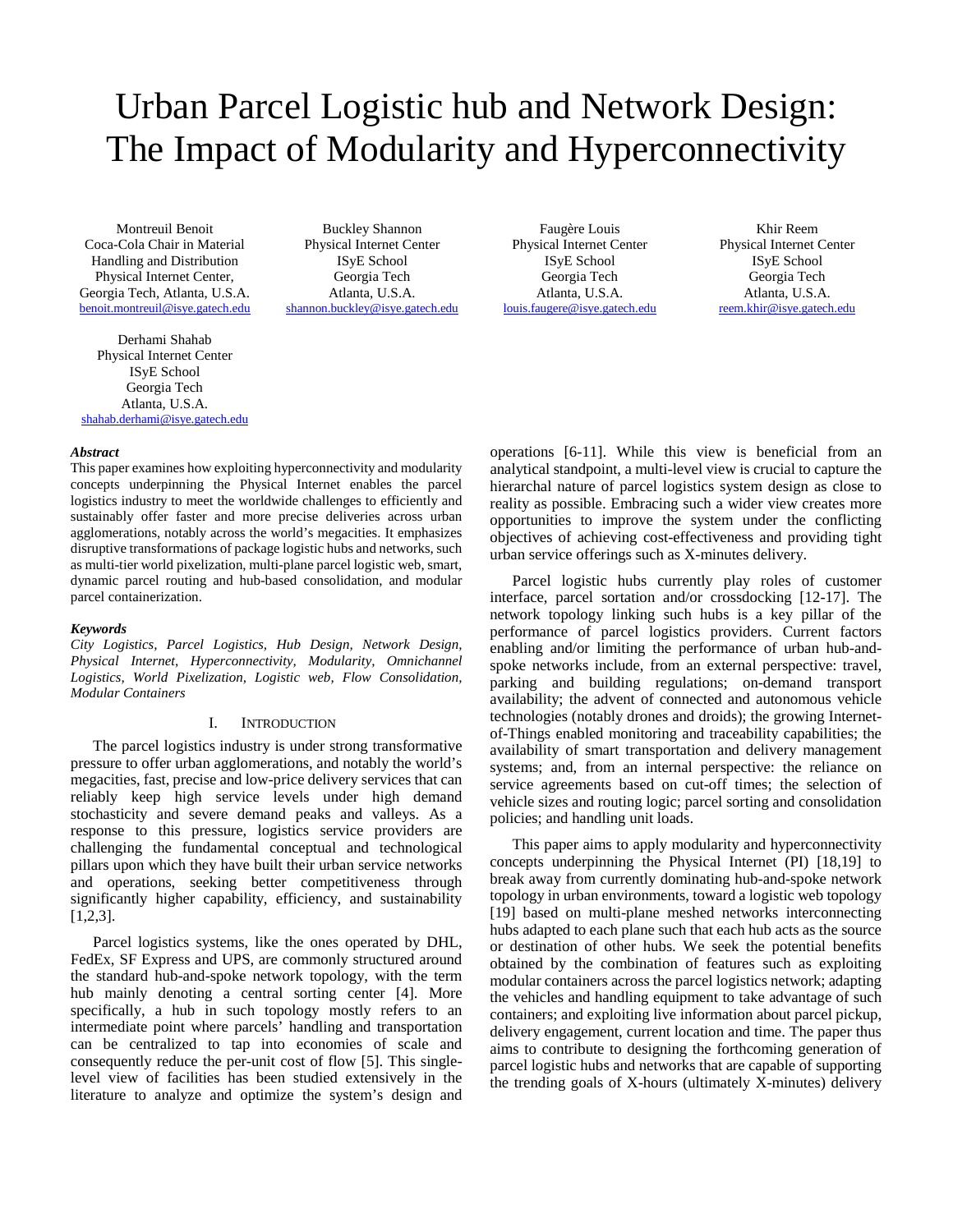

Figure 1. Proposed urban pixelization

services within megacities (e.g., Shanghai and New York) as well as much smaller cities across the world.

The remainder of this paper is organized as follows. In section II, we present a four-tier framework to pixelize urban territories served by the parcel logistics system. In section III, we introduce a corresponding parcel logistic web, depicted as a four-plane network of meshed logistics networks. The three higher planes of the logistic web correspond to a meshed interhub network, with hubs specialized for each tier. In section IV, we focus on smart, dynamic parcel routing and hub-based consolidation. In section V, we address modular containerization and consolidation of parcel logistics. In section VI, we synthesize the key impacts of hyperconnectivity and modularity on parcel logistic hubs. In section VII, we provide conclusive remarks and avenues for further research and innovation.

#### II. MULTI-TIER PIXELIZATION OF URBAN AGGLOMERATIONS

For parcel logistics purposes, we propose four-tier pixelization of urban agglomerations that is quite in line with the practices of some logistics service providers while being innovative with its generic structuring of space, which facilitates

efficient multi-party multimodal logistics and transportation operations. The four pixelization tiers are unit zones, local cells, urban areas, and the overall region, as shown in Figure 1.

The first tier decomposes the territory in contiguous unit zones that vary in size depending on expected demand density: examples include a suburban neighborhood, an urban community, a campus, an industrial park, a highrise building or a set of stories of a highrise building. Except when being part of a high-rise where height specification matters, a unit zone can usually be defined as a small polytope on the world map, or as a collage of the 3m x 3m squares recently defined by www.what3words.com to map the world and made easy to locate using a unique 3-word address. Several logistics service providers use the concept of unit zones within their organization, often assigning a single courier or a small team of couriers to be responsible for all their contracted pickups and deliveries within the zone. The second tier depicted in Figure 1 clusters sets of adjacent unit zones into local cells. The third tier clusters these local cells in urban areas, and the clustering of these urban areas defines the region in the fourth tier. The definitions of zones, cells, areas, and regions are not strictly bounded by geopolitical and natural borders and are subject to dynamic evolution as logistics demand and activity evolve in the hyperconnected cities, in line with the connectography work of [20].

#### III. MULTI-PLANE URBAN PARCEL LOGISTIC WEB

In order to enable efficient and sustainable urban parcel logistics services, we propose a multi-plane parcel logistic web interconnecting meshed networks along four planes, as depicted in Figure 2: plane 0: inter-P/D network linking pickup and delivery points; plane 1: inter-zone network; plane 2: inter-cell network; plane 3: inter-area network. On a broader scale, this urban parcel logistic web is connected to higher-plane meshed networks, such as inter-region networks (plane 4) and interblock networks (plane 5), allowing parcels to flow from any zone of any city to any zone of any city, whatever their region and block in the world.

Figure 3 provides an instantiation of the logistic web over the pixelized territory of a grid-shaped megacity. Its key nodes



Figure 2. Proposed urban parcel logistic web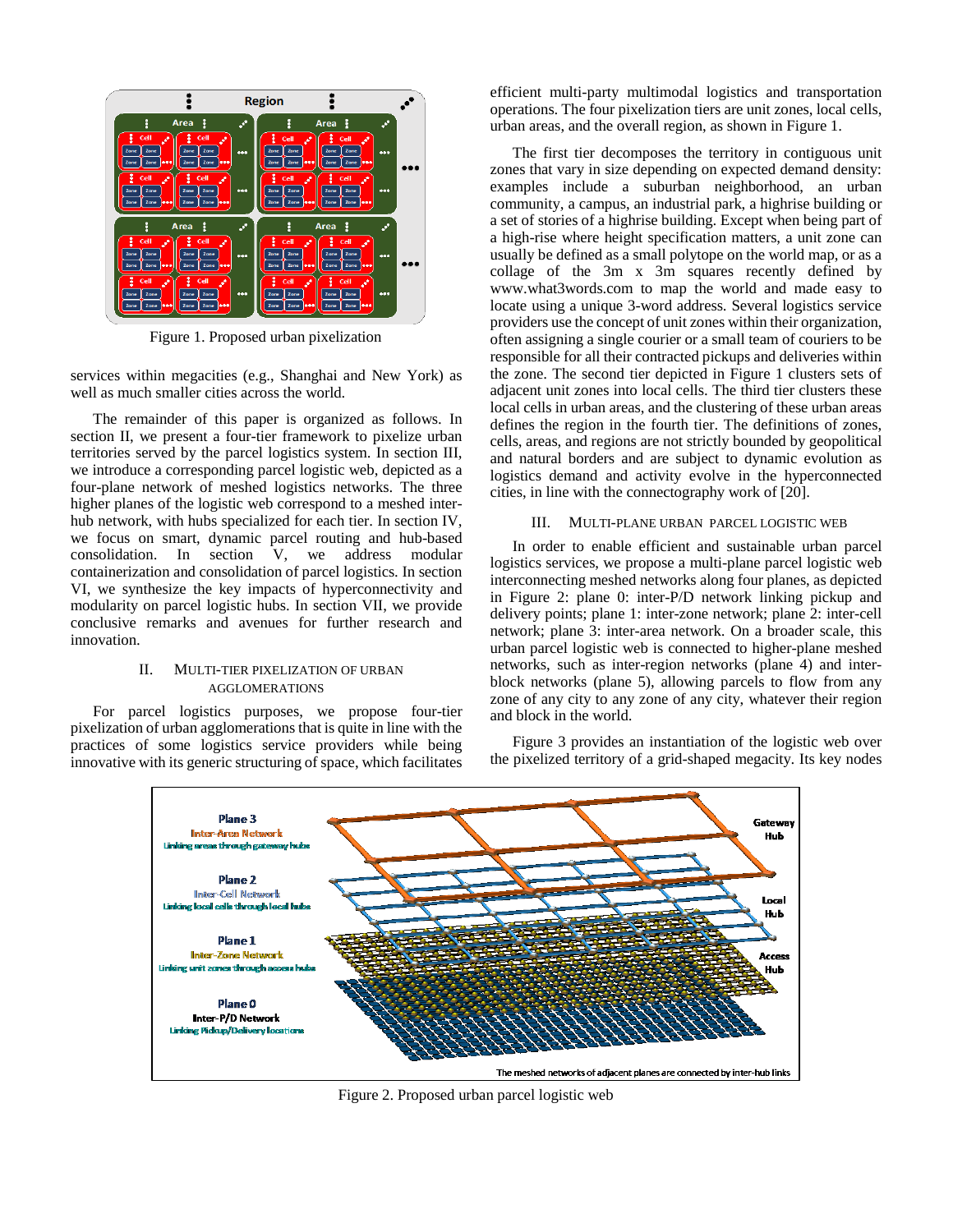

Figure 3. Parcel logistic web mapped on pixelized megacity

are pickup/delivery locations within zones, access hubs located at the intersection of neighboring zones, local hubs at the intersection of neighboring local cells, and gateway hubs at the intersection of neighboring areas.

Plane 0 of the logistic web is the inter-P/D network linking the customer pickup and delivery locations: e.g., household, office, store, factory, parking, smart locker bank, and package rooms. Each zone is directly connected to four access hubs located at its corners. These are concurrently connected to the inter-P/D network and interconnected through the meshed plane-1 inter-zone network.

The inter-zone network facilitates direct transfer of parcels between sources and destinations in nearby zones. Local cells have each been illustratively defined in Figure 3 as a rectangular cluster covering 3x5 unit zones while each urban area has been similarly defined as a rectangular cluster consisting of 2x3 local cells. Each cell and each area is connected externally to four hubs, respectively local hubs and gateway hubs. At each local hub location also lays an adjacent access hub so as to ease the linking of the plane-1 inter-zone network and plane-2 inter-cell network. Similarly, at each gateway hub location also lays an adjacent local hub, so as to ease the linking of the plane-2 intercell network and plane-3 inter-area network. Gateway hubs are the main interfaces between urban areas of a megacity. They act as the main hubs for consolidating inbound and outbound flows across the regions (i.e., between cities).

All possible transportation infrastructure networks are exploited for the flow of parcels between P/D locations, access hubs, and local hubs. This includes streets, avenues, backstreets, biking/walking trails, corridors, elevators, and local drone airways. In higher planes, there is gradually more opportunity to utilize the network of boulevards and highways, rapid transit system and railway infrastructures, waterways and inter-airport airways to flow parcels between local hubs, gateways hubs, and eventually, regional hubs and global hubs. Consequently, depending on the travel locations and distances, and the visiting planes and networks, multiple modes can be exploited, including walking, bikes, scooters, droids, drones, electric urban vehicles, trucks, tramways, subways, buses, barges, ships, railcars, airplanes, and airships.



Figure 4. Parcel shipment and flow patterns in logistic web

Throughout the parcel logistic web, multiple transportation service providers may be exploited to move parcels in a synchromodal way from the source to the destination. It is also possible that different service providers operate the exploited logistic hubs in a territory. Hence, the resulting parcel logistic web is interconnecting multi-plane, multi-party, and multimodal meshed logistic networks.

> IV. SMART DYNAMIC HUB-BASED PARCEL ROUTING AND CONSOLIDATION

In general, parcels are picked up and delivered at some locations in the inter-P/D network. Depending on the distance between these locations, there are four typical flow patterns:

- (1) The parcel is flowed directly from the source to the delivery location along plane 0 (inter-P/D network);
- (2) The parcel is climbed to plane 1 at a nearby access hub, moved along the inter-zone network, then lowered to plane 0 at an access hub near the delivery location for final delivery;
- (3) As in (2), the parcel is brought to plane 1, then from the access hub it is flowed across the inter-zone network to a nearby local hub to climb to plane 2 (inter-cell network) along which it flows until it reaches a local hub nearby the final destination, where it then is lowered first to plane 1 and then to plane 0 for delivery;
- (4) As in (3), the parcel is gradually flowed from the pickup location to a nearby local hub on plane 2, then it is flowed in the inter-cell network to the appropriate gateway hub in plane 3, then flowed along the inter-area network to a gateway hub near the final destination, where it is gradually lowered from plane 3 to plane 0 for delivery.

As Figure 4 demonstrates, urban parcel logistics deals with three types of shipment patterns: one-to-one, one-to-many, and many-to-one. The shipment patterns influence the flow patterns described above.

The one-to-many shipment is a set of consolidated individual shipments that are sent from a single source (like an office or a fulfillment center of an online retailer) to different destinations (e.g., individual e-commerce consumers). The many-to-one shipment corresponds to a client requesting to receive at a specific location parcels originating from multiple sources. An example of this case would be a return center of an online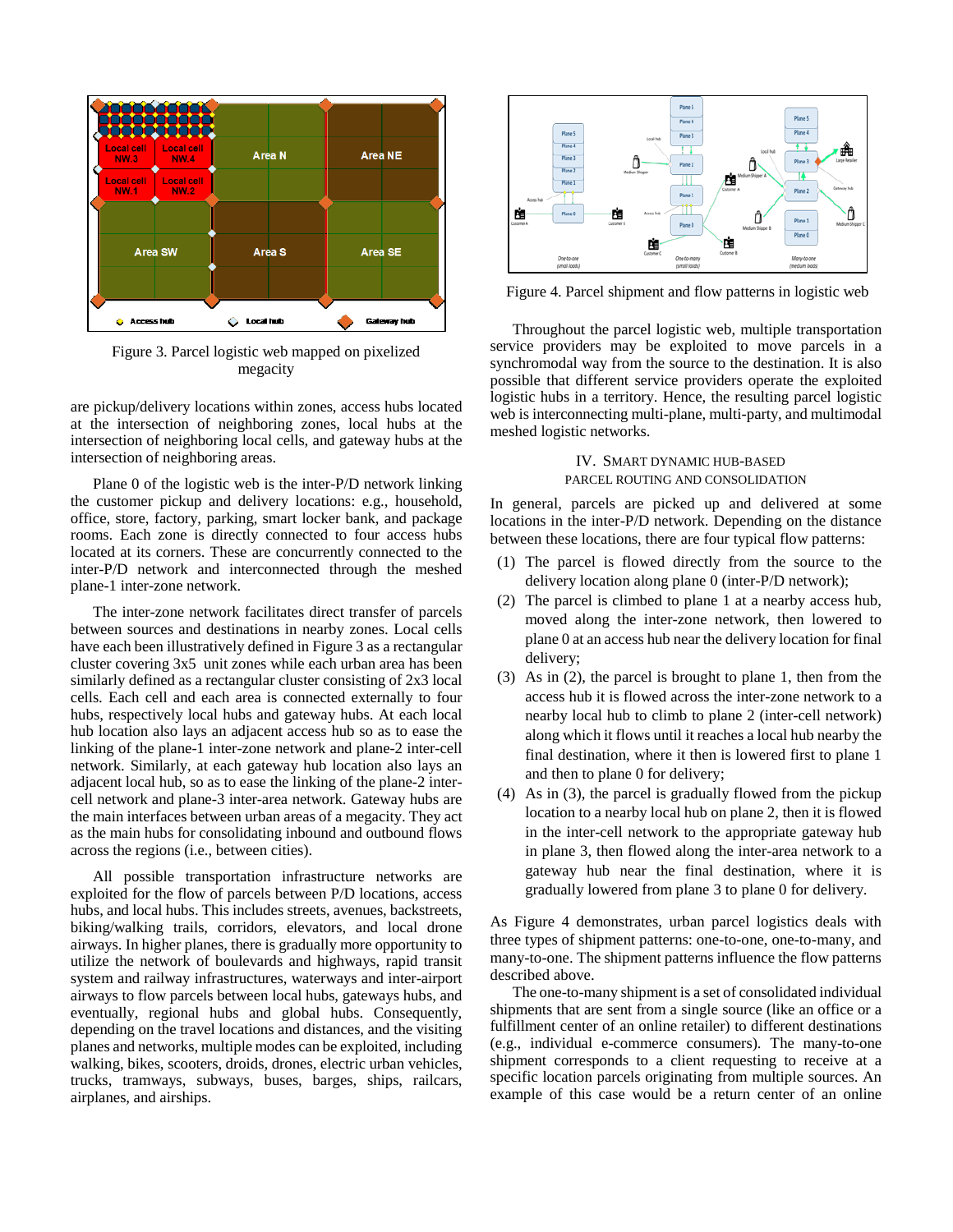retailer. In such cases, the shipments may not be fit to enter or leave the system through access hubs due to the shipment volume and/or shipper type. Entering or leaving the system directly at higher planes through facilities with higher capacity, such as local hubs and gateway hubs, facilitates delivery in such cases.

Smart consolidation of the parcel flows is paramount to logistics efficiency and sustainability. It is possible to route an individual parcel fast from source to destination by putting it alone in an on-demand vehicle (e.g., taxi, Uber/Lyft vehicle), yet this currently explodes delivery costs. The parcel industry has long been aware of the need for consolidation. In fact, the dominating way for this industry to achieve consolidation is to combine two strategies:

- (1) Exploiting the hierarchical hub-and-spoke network. Using the proposed urban pixelization and hub typology, for packages delivered within a megacity, (a) route all picked up parcels to the nearest local hub for consolidation; then (b) route all parcels from that local hub to its assigned gateway hub; (c) sort and consolidate at the gateway hub, by destination and service level (same-day, next-day); (d) ship consolidated parcels toward the local hub nearest to their final destination; (e) sort and consolidate them according to the zone of each incoming parcel for final delivery. This process forces parcels to travel all across the megacity even if the distance between their source and destination is short.
- (2) Imposing strict pickup cut-off times for each service level to artificially create a few high peak pickup, sortation and delivery periods per day, that are prone to ease consolidation (i.e., pickup by 6 pm for delivery on the following day).

In the hyperconnected parcel logistics, the hub-and-spoke structural constraint is removed, replaced by the exploitation of the logistic web and its multi-plane meshed networks interconnecting the hubs, with many more flow options. Also, as much faster and more precise delivery capabilities are targeted, the few-cutoff-times strategy is deemed too limiting, and thus more relaxed pickup and delivery options are offered. This means that consolidation has to be achieved otherwise, more continuously and ubiquitously, exploiting the web of interconnected logistic hubs to steer smart consolidation.

The basic logic for hyperconnected parcel flow consolidation is based on three simple principles:

- (1) Implement hub-based sorting and consolidation so as to be easy, cheap, fast, reliable, and safe.
- (2) Consider options for relay-based consolidation of parcels up to a specific hub along their planned route from source to destination.
- (3) Smartly decide upon consolidation actions at each hub at each arrival of parcels, exploiting all current information available on contracted parcel status, consolidation options, and expected parcel demand across the logistic web.

TABLE I. CONSOLIDATION INTENSITY AT HYPERCONNECTED LOGISTIC **HUBS** 

| <b>Shipment Size</b>            | <b>Access Hub</b> | <b>Local Hub</b> | <b>Gateway Hub</b> | <b>Regional Hub</b> | <b>Global Hub</b> |
|---------------------------------|-------------------|------------------|--------------------|---------------------|-------------------|
| Individual<br><b>Shipments</b>  |                   |                  |                    |                     |                   |
| Consolidated<br>Load            |                   |                  |                    |                     |                   |
| Heavily<br>Consolidated<br>Load |                   |                  |                    |                     |                   |

The first principle is important: if consolidation is cumbersome, expensive, long, unreliable, and unsafe, then service operators will avoid doing multiple consolidations, preferring to minimize the number of consolidation actions as in current hub-and-spoke implementations.

The second principle exploits the interconnected meshed networks of logistic hubs. In hyperconnected parcel logistics, each parcel has a dynamically optimized route from its current location through a sequence of hubs toward its final destination. This enables to know what are the next destinations of each parcel currently in a hub, or on its way to that hub. This can be exploited to define optimized consolidations.

Consider the case of an access hub (the smallest and simplest hub, yet the least obvious to be a smart candidate to perform consolidation): among its current, arriving and incoming parcels, it may have enough to make a few consolidations, such as one for the gateway hub of a leading-demand city, one for the regional hub of a neighboring region, one for the northbound gateway of the current city, and one for the other access hubs in the current local cell. In such a case, there would be five consolidations: one for each of the above and one for the nearest local hub.

The third principle is to avoid considering only fixed consolidation avenues, rather exploiting the smart hyperconnected nature of the new-generation logistics to take data-driven live decisions for shipment and flow consolidation actions, exploiting all degrees of freedom enabled by applying the first and second principles.

When applying these principles, it is expected that ever more consolidation is achieved as consolidated parcels reach higherplane meshed networks. Whereas it is frequent to deal with individual parcels at access hubs and local hubs, it is much rarer at gateway hubs, regional hubs, and global hubs. This is not the case in most current parcel logistics systems, where most parcels are individually sorted in gateway hubs, and even in global hubs. This is illustrated in Table 1.

#### V. MODULAR CONTAINERIZATION AND CONSOLIDATION

As shown in [21], containerization has had a dramatic impact on the performance of freight logistics and transportation across the world. A container-size shipment from Chicago (USA) to Nancy (France) should have cost about 14,000 US\$ in 2010 based on the actualized value of the 1960 pre-container cost of about 2,000 US\$. Yet in 2010 such a containerized shipment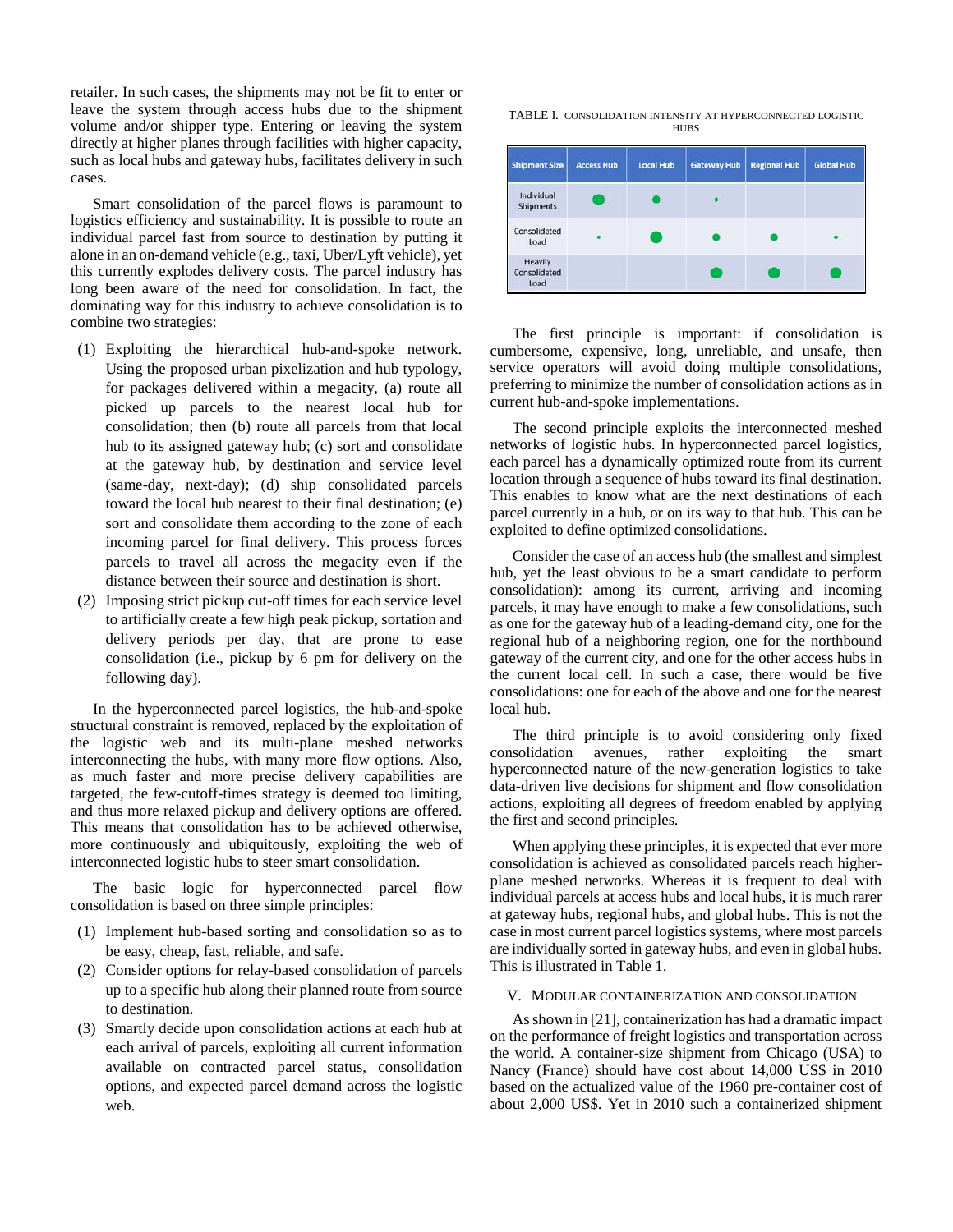

Figure 5. Dynamically interlocking and dislocking modular containers for consolidation purposes

was costing roughly 4,000 US\$ due to handling, maritime transport, and trucking costs being respectively 14, 4.5 and 1.5 times smaller. World standard containers have become the norm. Container ships have been invented, with huge gains in workforce requirements and increases in carrying capacity. Ports and their handling technologies have been completely reshaped to take advantage of the simplified container handling. Multimodal trains and trucks have been invented to ease the connection between source, ports, and destination.

The Physical Internet extends containerization to embrace modular containers that are designed for logistics and are smart, connected, and environmentally friendly [2]. At full maturity, PI containers are to be standard and modular; robust and reliable yet light and thin; easy to snap to grids and to interlock together, permitting to create composite containers and to decompose them at will (see Figure 5); easy to load, unload, seal and unseal; easy to condition and clean; easy to panel for informational and publicity purposes; reusable and recyclable; easy to unfold or dismantle when off-service; and available in distinct structural grades [22].

In a combination of Lego and Russian Dolls concepts, three types of modular containers are prescribed: transport containers (PI pods), handling containers (PI boxes), and packaging containers (PI packs) [22]. The PI pods have modular dimensions around the spectrum from 12, 6, 4.8, 3.6, 2.4 to 1.2 meters, the PI boxes and packs range from roughly 1.2, 0.8, 0.6, 0.4, 0.3, 0.2 to 0.1 meters, with the PI packs dimensioned to fit within PI boxes that are dimensioned to fit within PI pods.

The parcel logistics industry has put in place a number of incentives for clients to limit the size and weight of their parcels, and to ensure proper packaging protecting the encapsulated goods from being broken due to handling and transportation shocks. So, its packaging containers (the parcels shipped by clients), tough not modular in shape and not designed to ease logistics (see [22] for further details), are cubic, relatively light, and mostly sturdy enough for single usage. When consolidating parcels, it is currently typical to put them in large reusable bags that have the advantages of not taking much space when empty and of having flexible shape. Yet these bags are not prone to automated handling, and they lead to losing control over placement and orientation of consolidated parcels. The industry is also using reusable designed-for-aircraft parcel handling containers similar to those now often used for luggage handling in airports, yet these are strictly used in aircraft, have to be loaded before air travel and emptied afterward.

Across the wider logistics industry, intra-facility modularity is at the core of several new-generation logistics facilities such as fulfillment centers, distribution centers, sortation centers, and luggage handling systems. For example, many of these centers exploit shuttle-based and/or mobile robot technologies that are designed to move standard-size totes acting as handling containers. Yet these totes are mostly dedicated to a single facility or a client-supplier dyad.

We propose that modularity be core to hyperconnected parcel logistics, expanding the use of modular containers way beyond a single facility and a single party, indeed enabling modular containers to be flowed and consolidated through the logistic web and its multi-plane, multi-party, and multimodal meshed networks, even to customers [22, 23].

As the parcels are currently paid and prepared by clients, it is difficult to contemplate a fast industry-wide migration toward PI packs. Such migration will have to be gradual. A potential roadmap can be as follows:

- (1) Agreement by industry leaders on a set of modular dimensions;
- (2) Price incentives to use parcels of modular dimensions;
- (3) Development and implementation by leaders of a firstgeneration set of reusable modular PI packs, with price incentives to clients for using them.
- (4) Development and implementation of next generations of PI packs, exploiting learning from usage and new enabling materials and technologies.

Meanwhile, the prime space for innovating solutions and technologies for modular parcel containerization is at the handling container level, replacing the current bags by modular reusable foldable (or dismantle) boxes well designed for parcel logistics. Two categories of dimensions are prime candidates:

- (1) Tote-size boxes allowing easy human, automated and robotic handling;
- (2) Pallet/cage-size allowing large consolidation (e.g., fitting in a pod on the order of 1.2 or 2.4 m wide, 1.2 m deep, 1.2 or 2.4 m high).

Modular transport containers (pods) also have a high potential for large consolidation. They differ from the large handling containers as they are engineered to resist tough weather conditions (rain and water, ice, snow, sand, etc.) like maritime containers, and to be easily loaded on and unloaded from flatbed trailers, railcars, barges and so on. They notably enable efficient consolidation in modules less than a full truckload.

PI packs, boxes, and pods are to be uniquely identifiable, digitally connected, and equipped with embedded sensors (location, shocks, temperature, etc.), and will gradually have ever better state memory and reasoning capabilities that make them cognitive agents communicating and acting across the logistic web [22, 24].

Beyond the design of the containers themselves, the adaptation of handling carts, racks, devices, and robots is key to ensuring efficient modular containerization of parcel logistics, as well as the development of modular-container focused handling, sortation and storage technologies, as well as transport vehicles [25, 26]. Logistic hubs in their entirety are to enable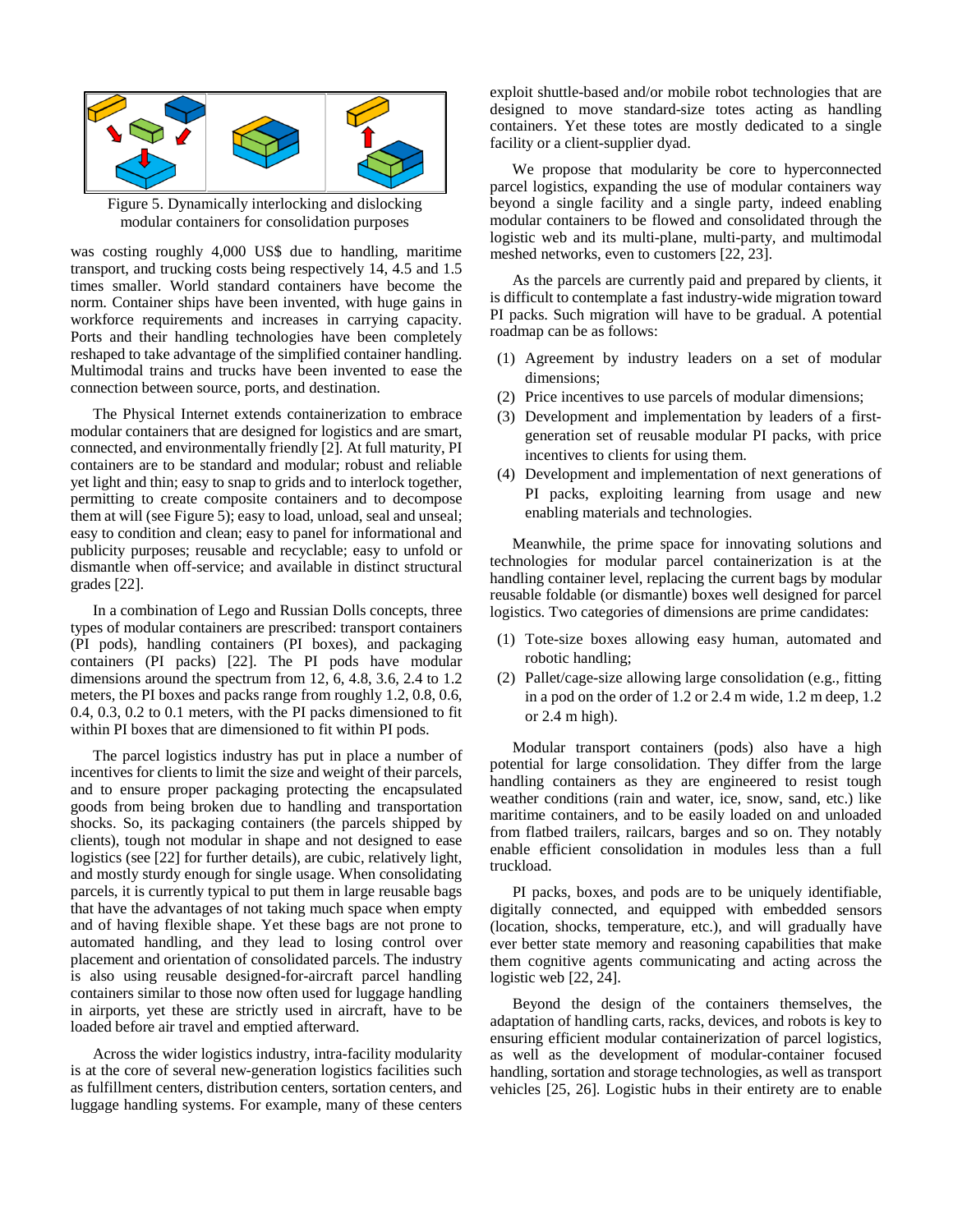fast, efficient, and flexible processing of active modular containers [18, 26].

To describe how modular containerization is enabling smart parcel consolidation, we first focus illustratively on the simpler yet less efficient first phase when modular containerization is implemented only at the handling container level.

Let us start by revisiting the case of section 4 on outbound consolidation in an access hub. Such consolidation can be efficiently achieved by relying on small PI boxes used by the couriers to handle and consolidate parcels toward the same hub. In fact, the access hub is to be fundamentally PI-Box engineered. All incoming parcels are to be put in a dynamically designated PI box.

In a human-centric implementation, the courier responsible for pickup and delivery within the zone is to be guided digitally through light, voice, or augmented reality technologies as to which PI box he should put each of his pickups, and which PI boxes he should take and snap to his vehicle, cart, or back for his next round of deliveries.

From the inter-zone perspective, a rider is to come to the access hub with a vehicle to pick up the outgoing parcels and to deposit ingoing parcels. His vehicle is strictly carrying PI boxes, potentially except for a space reserved for special shape parcels. The outgoing parcels are currently in some PI boxes in the access hub and must each end up in a PI box in the vehicle. The rider has two choices relative to each PI box containing the parcels he must retrieve:

- (1) He takes a PI box in the access hub and inserts it into his vehicle. There may be two reasons for doing so, either the PI box is already full enough, or it still has significant empty space which will be filled by some parcels to be picked up elsewhere along his route.
- (2) He opens the PI box, picks up its contained parcels, and then places them in appropriate PI boxes in his vehicle.

For the incoming parcels that he carries in PI boxes within his vehicle, he again has two choices:

- (1) He transfers an entire PI box to the access hub;
- (2) He takes parcels from PI boxes in his truck and transfers them to a set of inbound PI boxes within the access hub.

In local hubs at the intersections of local cells, the same type of consolidation is to occur, involving the transfer of parcels between PI boxes, from the cell-based rider vehicle or areabased shuttle vehicle to the local hub or vice-versa.

At this stage starts consolidation of PI boxes heading for the same destination. There are three ways:

- (1) The parcels from several partially filled small PI boxes are grouped into a single small PI box;
- (2) The parcels from several small PI boxes are transferred to a single large PI box;
- (3) Several small PI boxes are composed together to become a composite large PI box (see Figure 5).

Starting with the area-based shuttle vehicles servicing the local hubs in the area and the gateway hubs surrounding it, the vehicles should be designed to allow easy loading, unloading and accessing of both small and large PI-boxes. This applies to all higher planes.

#### VI. HYPERCONNECTED HUBS WITH MODULAR CONSOLIDATION

The combination of our transformative proposals for exploiting hyperconnectivity and modularity in urban parcel logistics provides seven fundamental transformations to the parcel logistic hub design:

- (1) Hubs are to receive and ship modular containers encapsulating parcels consolidated by next joint destination (a hub or a zone);
- (2) Hubs are to exploit pre-consolidation to avoid sorting all parcels and containers, with more container sorting and crossdocking in higher-plane hubs;
- (3) Hubs are to have less direct sources and destinations, as these are to mostly include intermediate hubs from the same plane or adjacent planes;
- (4) Hubs are to be ever more inherently multi-party and multimodal service providers;
- (5) Hubs are to break away from fixed cut-off times, exploiting more agility through dynamic and responsive shipping times;
- (6) Hubs are to be capable of conducting smart, dynamic decisions on the parcel and container routing and consolidation, and also performing smart, dynamic orchestration of their internal flow;
- (7) Hubs are to be active agents within the logistic web, dynamically exchanging update information on the status of parcels, containers, vehicles, routes, and the other hubs; and adjusting their decisions accordingly.

Overall, flowing through the hubs must be considered easy, cheap, fast, reliable, safe, and secure, as leverage for exploiting logistic-web-wide asset sharing and flow consolidation toward fast, precise, agile, efficient, secure, and sustainable pickup and delivery of parcels.

Figure 6 conceptually contrasts the design of a contemporary central urban hub in a hub-and-spoke network with a hyperconnected gateway hub exploiting modular containerization in a logistic web.

The contemporary hub is channeling all the parcel bags received from incoming trucks toward a primary sorting zone where each parcel is taken out of its bag and then sorted individually according to clustered sets of destinations and put accordingly in an appropriate bag for secondary sorting. The secondary sorting zone is composed of a set of subzones dedicated to each cluster of destinations, where incoming bags are emptied, and the individual parcels are further sorted and bagged according to their respective destination and service level (e.g., same-day, next-day). Each bag out of secondary sorting is flowed to the appropriate dock for loading into the truck heading toward its target destination, directly or after a temporary staging depending on the service level and dock/truck availability.

The hyperconnected gateway hub receives small and large modular containers consolidated according to the same joint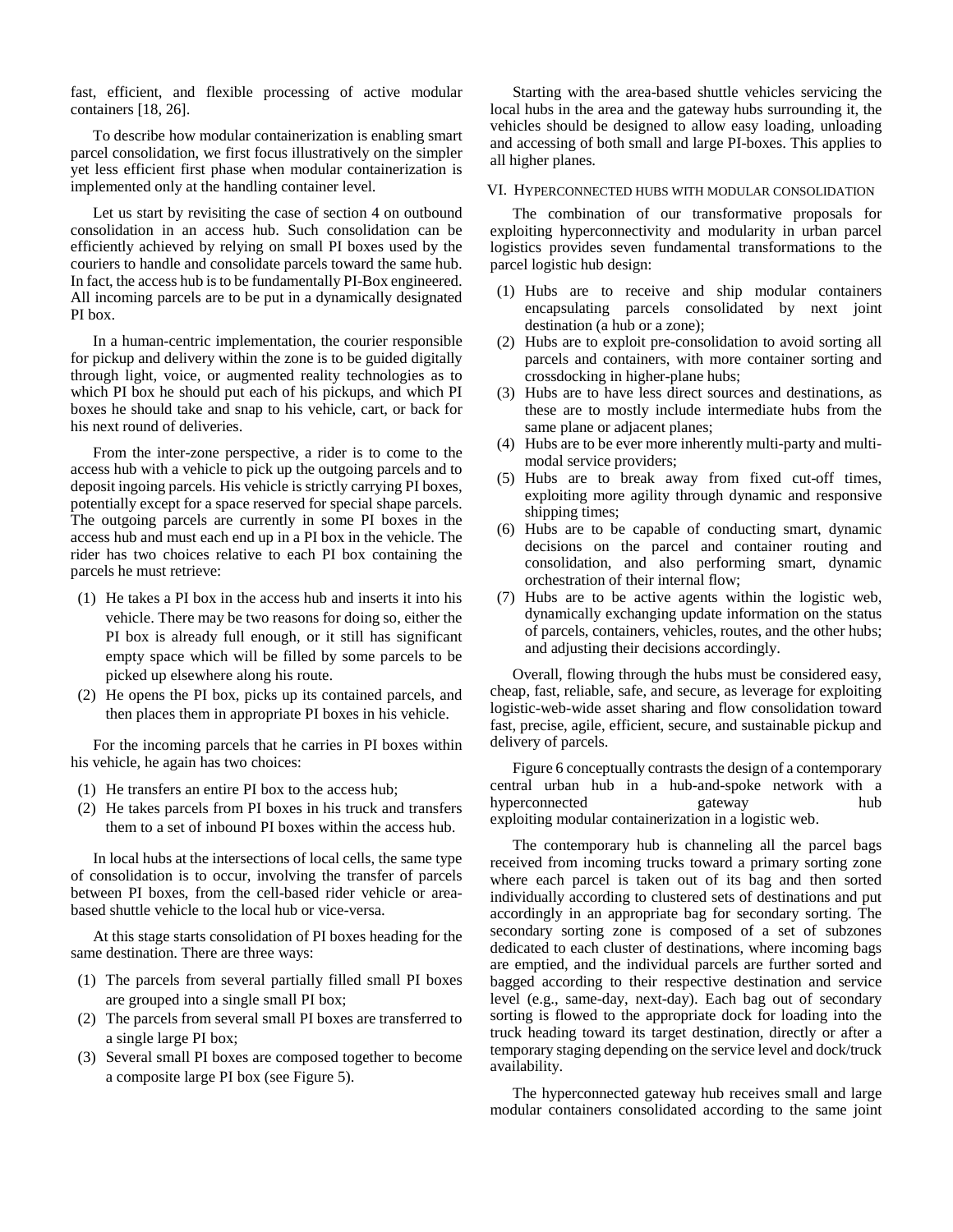



Figure 6. Contrasting a central hub in hub-and-spoke network and a hyperconnected gateway hub with modular containerization

target destinations. The typical workflow patterns through the hub are as follows:

- (1) Incoming modular containers whose target next destination is the current hub are channeled to the primary sorting zone where they are consolidated into small or large modular containers according to the clusters of nextdestination targets,service levels, and the expected number of consolidable parcels. These may be heading to a dock (directly or after staging if truck/dock is not available) if the sorted parcels head to a single target next destination, or otherwise to the secondary sorting zone.
- (2) Incoming large modular containers whose target next destination is not the current hub are crossdocked directly to their outgoing dock if the truck is available, or staged until it becomes available.

Incoming small modular containers whose target next destination is not the current hub are either sent to secondary sorting for being composed with other containers with the same target and service level for increased handling efficiency, or crossdocked directly to their outgoing dock if the truck is available (or staged until it becomes available).

(3) Modular containers out of the primary sorting and channeled to the secondary sorting are emptied and their parcels are re-sorted in terms of their specific next target



Figure 7. Hub-based interconnection of truck-based and subway-based transport for smart urban synchromodal flow

destinations and service levels, then consolidated into small or large modular containers according to clusters of next-destination targets, service levels, and the expected number of consolidable parcels. They then head to a dock directly or after staging if the truck/dock is not available.

Figure 6 highlights three distinctive features of hyperconnected gateway hubs vs. their contemporary versions:

- (1) Their workflow pattern exploits the incoming preconsolidated modular containers, and shapes further consolidation as pertinent;
- (2) Their primary and secondary sorting zones are generally smaller due to the smaller number of individually sorted parcels and the smaller number of target destinations induced by inter-hub relay transport and hub-based consolidation, and the non-reliance on artificial workload peaks associated with fixed cutoff times, and are thus generally smaller than their contemporary counterparts;
- (3) They tend to have fewer docks as they have fewer sources and destinations, and these are often intermediary hubs, they do not rely on artificial receiving and shipping peaks generated as a result of fixed cutoff times, and they can exploit multi-party vehicles with fast modular container loading/unloading.

Hyperconnected parcel logistic hubs can also allow intermodal crossdocking activities that tap into the urban transportation infrastructure. Illustratively, Figure 7 provides a rendering of a hub enabling synchromodal transportation of parcel containers exploiting road-based trucking and subwaybased transport. It highlights two key features of hyperconnected urban logistics: the exploitation of urban infrastructures whenever pertinent and the interconnection of people and freight logistics. Such characteristics are bound to become ubiquitous, with the wide variety of potential complementary urban modes of transportation and delivery. Autonomous vehicles, from drones and droids to trucks, are to require smart design of hyperconnected logistic hubs so as to be exploited efficiently and sustainability.

Given the above considerations, in order to ensure high performance, hyperconnected parcel logistic hubs ideally require: